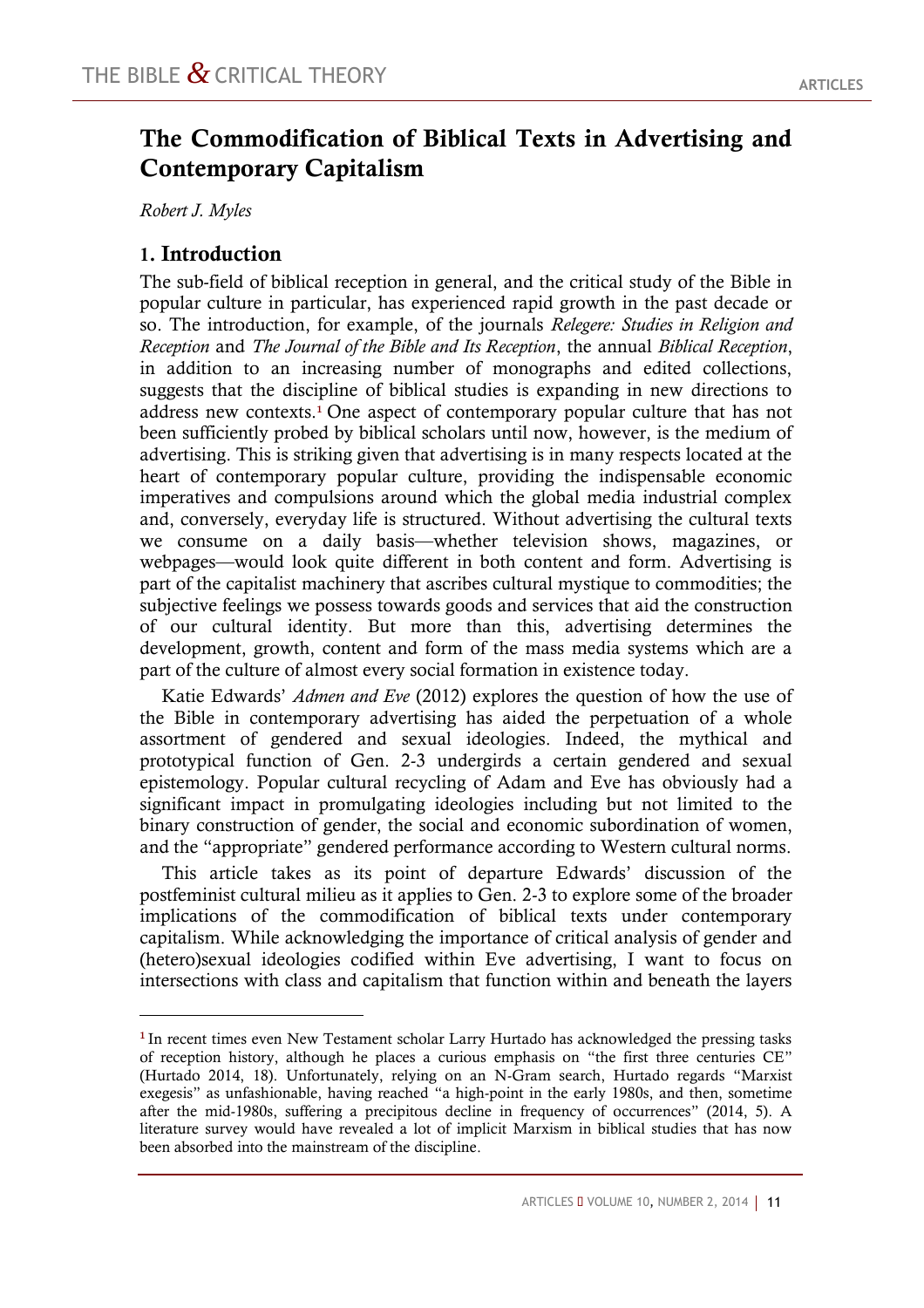of gendered ideology. This is, after all, the bottom line of advertising: to sell products according to the imperatives of capital accumulation. The manner in which people engage advertising in modern Western society is hugely influenced by the mediating institution of the market. My intention is not, as such, to diminish the importance of Edwards' focus on feminist and gender concerns, but rather to develop her argumentation through a consideration of where Marxist and feminist ideas might converge but also possibly diverge.

### **2. Setting the Context: Postfeminism and Neoliberalism**

Within *Admen and Eve*, Edwards assesses how the biblical figure of Eve is represented in advertising from the 1990s onwards in terms of deeper cultural attitudes and assumptions about gender, sexuality and race. Her introduction makes it clear that the analysis is mostly limited in scope to white, heterosexual representations of Adam and Eve as these best reflect contemporary advertisers' prime market of white, heterosexual female consumers (Edwards 2012, 2).

Edwards sets as a broader context the contemporary milieu of postfeminism. As with the term postmodernism, postfeminism has become overloaded with different nuances. It tends to designate a distinctive sensibility made up of interrelated themes including the notion that femininity is a bodily property, an emphasis upon self-surveillance, individualisation, choice and empowerment, and the sexualisation of culture, including the resurgence of ideas about natural sexual difference. According to Edwards, postfeminism reigned during the 1990s and has continued since: '"girl power" was celebrated by the Spice Girls and their fans, "kick-ass babes" like Charlie's Angels got to hit men where it hurt while sporting various fetish outfits and girls of twelve wore T-shirts that claimed "This Bitch Bites"' (2012, 35-6). As an ideological constellation, postfeminism predominantly takes on a heterosexual logic and draws on the feminist intervention—both positive in its reclamation of female empowerment but antagonistic towards feminist thought that is deemed anti-sex. Edwards contends that the threat of feminism is a major social factor underlying the rebirth of the image of woman as *femme fatale* and indeed the proliferation of Eve is a manifestation of this image.

Through her analysis, Edwards demonstrates how "[t]hese ideologies portray female sexuality as irresistible to the rather docile modern man and portray the modern woman as knowing how to make her body work in her favour" (2012, 4). Women can use their sexuality to gain money and power, including social superiority and success, in both gender relations and the workplace. In other words, women in control of their sexuality enjoy financial autonomy. In the context of postfeminism, the aims and gains of second-wave feminism are transformed into a marketable commodity: "The advertisements are selling the concept of female empowerment and sexual autonomy through images of Eve, a postfeminist social construction of femininity" (2012, 4). Accordingly, in contemporary advertising Eve embodies the ultimate postfeminist and "exercises her power through her female sexuality, which is maintained or boosted through her consumer spending power—the greater the consumer power the greater the power of her sexuality to increase her social status" (2012, 38). But equally, attitudes to female sexuality appear not to have progressed that greatly over the past 100 or so years. Women are still defined by the male gaze, as sexual objects, and so on.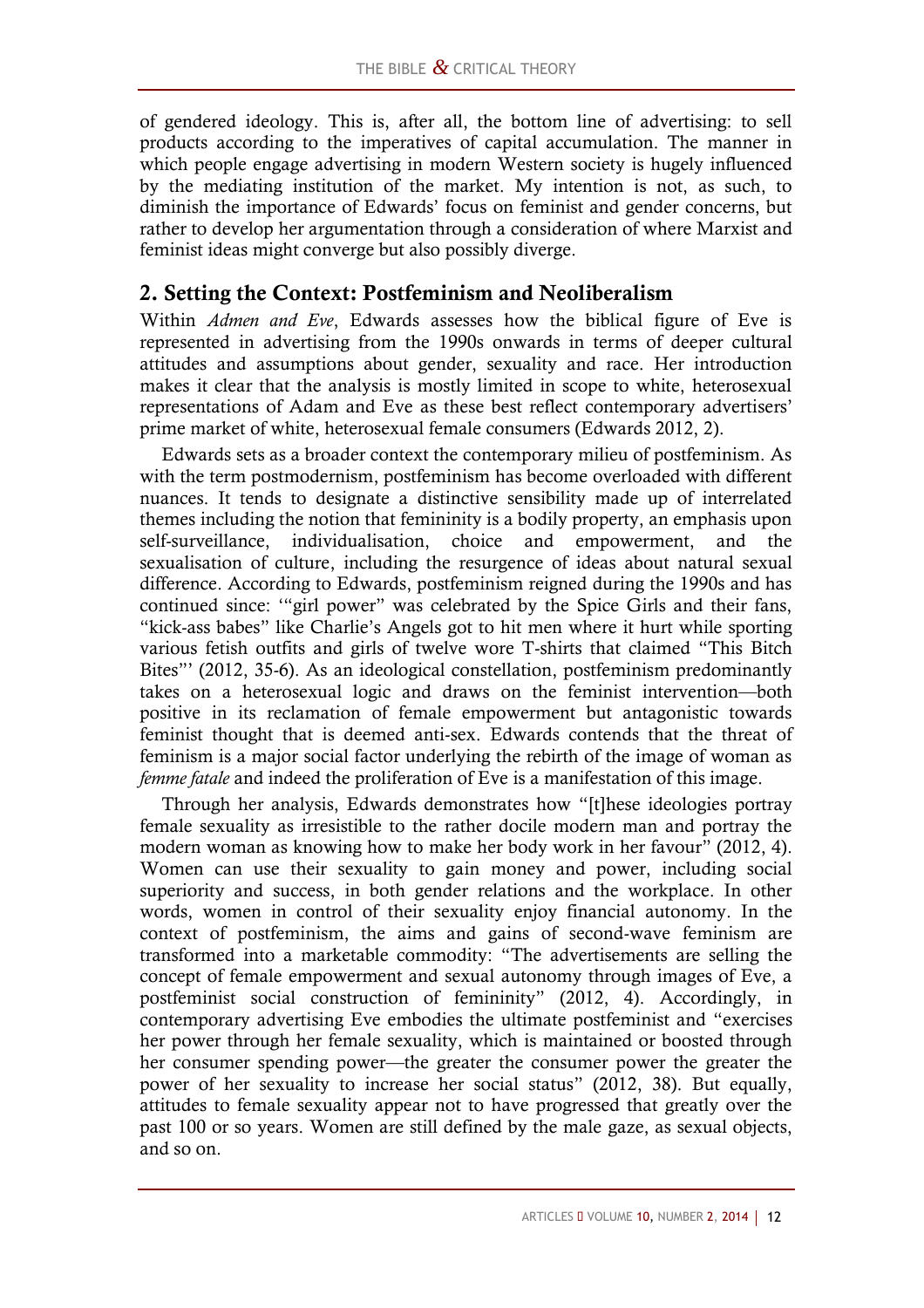It is also possible to situate the postfeminist era within a broader context of late capitalism and especially neoliberalism. While Edwards tends to avoid this route, I think it is both interesting and necessary in terms of positioning Eve advertising within the larger framework of capitalist relations, as will be progressed in the next section. Very briefly, as I use the term, neoliberalism refers to the contemporary "post-political" milieu in which governments of Western democratic nations tend to perceive their role as concerned primarily with economic administration and management in contrast to representing the class interests of particular groups in society. Built upon classical liberal ideals, it emphasizes cultural indeterminacy, individualism, the free market, deregulation and the privatization of welfare and other aspects of the state. It now functions as a "hegemonic mode of discourse" and basically structures every aspect of political and economic consciousness in contemporary society (Harvey 2005, 3).

Rosalind Gill (2007) and Eva Chen (2013) have both identified numerous junctions between postfeminist popular culture and neoliberal ideology. The terms "choice," "freedom," and "agency," for instance, are repeatedly appropriated by postfeminist media culture. As Chen observes, "[w]hile these terms suggest a feminist legacy, they are used not to advance the feminist cause, but to celebrate a rhetoric of individual choice and freedom which often is measured in terms of commodity consumption" (2013, 440). Similarly, Wendy Brown (2003) has uncovered the constitutive role of neoliberal rationality in the formation of late capitalist consumer culture, including its construction of a new subject that is interpellated as an acquisitive entrepreneurial and self-responsible consumer. Given Edwards' repeated mention of "female consumer power" it might have been interesting for her to explore further how the logics of capital are also encoded within and through contemporary representations of Gen. 2-3. Indeed, the discourse around "choosing" one's identity through consumerism is already especially contentious. In a footnote, Edwards observes that "[d]espite the fact that postfeminist advertisements ... tend to reflect Equality and Choice and (Hetero)sex positive feminisms, it seems that women 'choose' to represent themselves only in the same ways that men have represented them in the past" (2012, 6). This actually represents the illusion of choice under contemporary forms of capitalism: we are free to choose so long as we choose according to the limited array of options before us. Our so-called freedoms and liberties are effectively curtailed by the limits and horizon of capital itself.<sup>2</sup>

Edwards subsequently identifies the ideological regression as follows:

The idea that collective politics has been superseded by individual consumer choice is inherent in all postfeminist advertising, as is the fundamental fantasy that women have achieved professional and personal equality in contemporary society and so should inevitably make a return to "femininity," which always involves the constant consumption of clothes, cosmetics, shoes and perfume. (2012, 85)

In fact, I would go one step further to contend that contemporary capitalism paradoxically summons both the liberation and subjugation of women at the same time and that this reflects a fundamental contradiction of neoliberal ideology. On

<sup>2</sup> See, for example, Slavoj Žižek on his notion of the "forced choice" under bourgeois liberaldemocracy (Žižek 2008, lxii).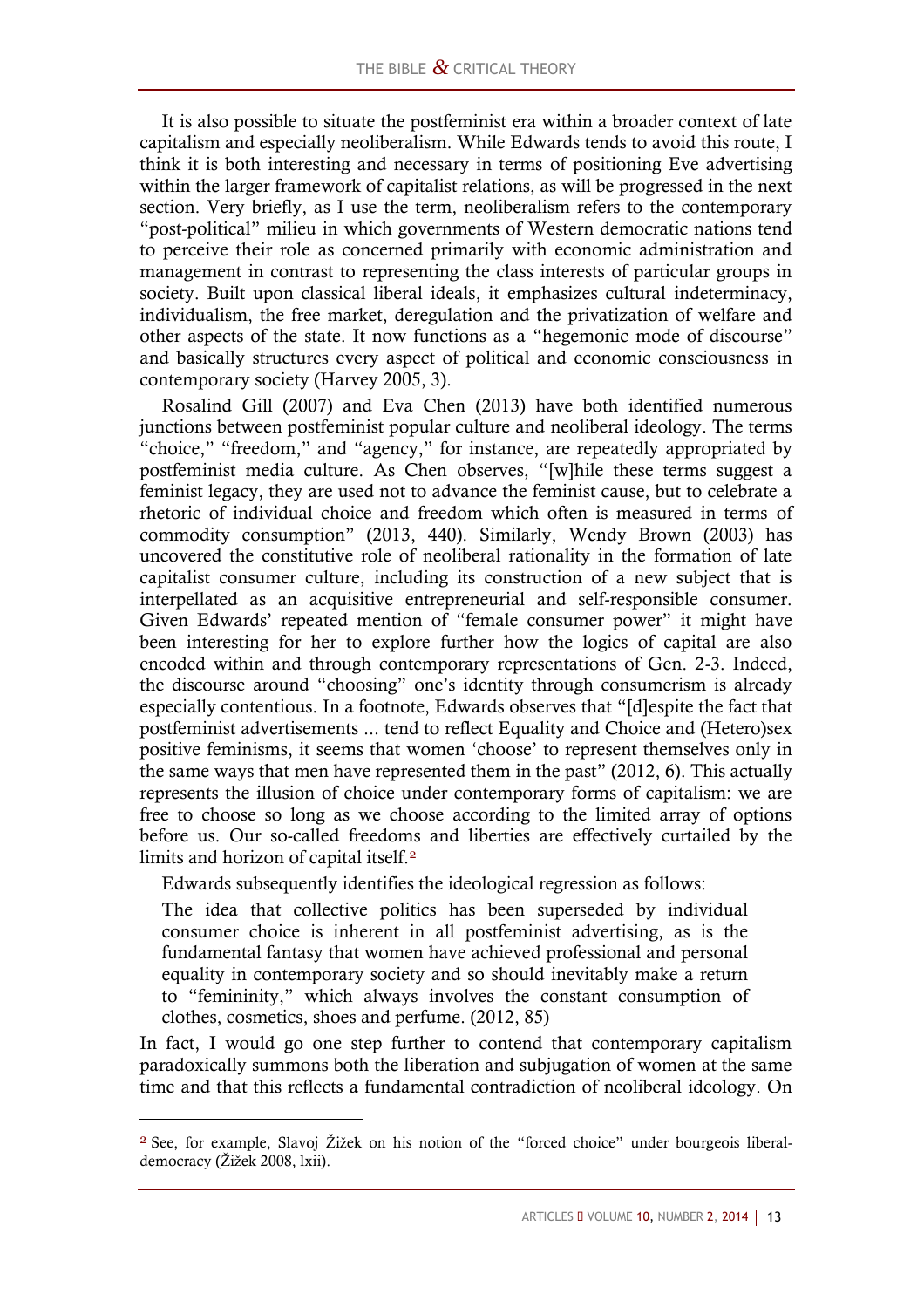the one hand, the liberation of women as a result of the feminist movement has in fact created a new supply of workers—an extension of the proletariat reserve workforce that enables increased productivity but also increased competition in the employment market, thereby reducing wages (supply vs. demand) and keeping corporate profits at a sustainable level.<sup>3</sup> Nancy Fraser has suggested that "male dominance is intrinsic rather than accidental to classical capitalism. For the institutional structure of this social formation is actualized by means of gendered roles. It follows that the forms of male dominance at issue here are not properly understood as lingering forms of premodern status inequality" (Fraser 2013, 38). In other words, patriarchy is inherent to the capitalist political economy and not necessarily an inherited remnant of pre-capitalist, pre-Enlightenment societies. Contemporary female-targeted advertising utilizes the biblical figure of Eve precisely because her image and character can be used in a way that supports not only the ideologies of postfeminism, but also the gendered divisions of labour under capitalism, even if these have transformed dramatically over the past fifty or so years.<sup>4</sup>

## **3. The Mechanics of Advertising in Contemporary Capitalism**

Advertising is possibly one of the most influential institutions of socialization in contemporary popular culture. It not only plays a key role in the construction of gender, racial and class identity, but it also structures much of the mass media content we consume and has an impact on the creation and mediation of wants and needs. While gender is only one aspect of human experience and society, contemporary advertising seems almost obsessed with it. This is possibly because gender can be easily communicated at a glance due to our intimate knowledge and use of the conventionalized gender and sexual codifications. Representations of gender and sex are extremely effective in advertising as they instantly connect the intended injunction "to consume" with what is understood to be a fundamental element of human identity. Indeed, Edwards suggests that Gen. 2-3 remains popular with advertisers precisely because "it offers the opportunity to explore and exploit contemporary heterosexual gender roles and the distribution of power in sexual relations" (2012, 18).<sup>5</sup>

Drawing predominantly from a cultural studies framework, Edwards' ideological critique concentrates on advertising as a medium of mass

<sup>3</sup> One could reason that women are arguably even more desirable as workers as the wage gap between men and women and the "glass ceiling" for aspiring women means they provide relatively inexpensive labour. This potential economic threat was used as a justification by male unions and professional associations in the late 19<sup>th</sup> century to deny women entry into "masculinized" occupations.

<sup>4</sup> Boer and Petterson (2014) have recently explored how the biblical narrative of the fall repeatedly features in the capitalist theory of major Enlightenment philosophers (e.g. Smith, Hobbes, Grotius, Malthus, Locke).

<sup>5</sup> Henri Lefebvre suggests that the focus on female bodies in advertising is effective because it is unusual or unexpected. Even in an age when popular culture is saturated with sexualized bodies, they still seem to shock and awe (Lefebvre 2014, 123)*.* Interestingly, Edwards also observes that in the postfeminist context, while advertising still tends to focus on the objectification of women and Eve, men and male bodies are becoming increasingly objectified "because it is an unusual and, for the consumer, unexpected change of tactic. The advertiser gives the postfeminist consumer a knowing wink when it portrays a muscle-bound male as a sex object" (2012, 123).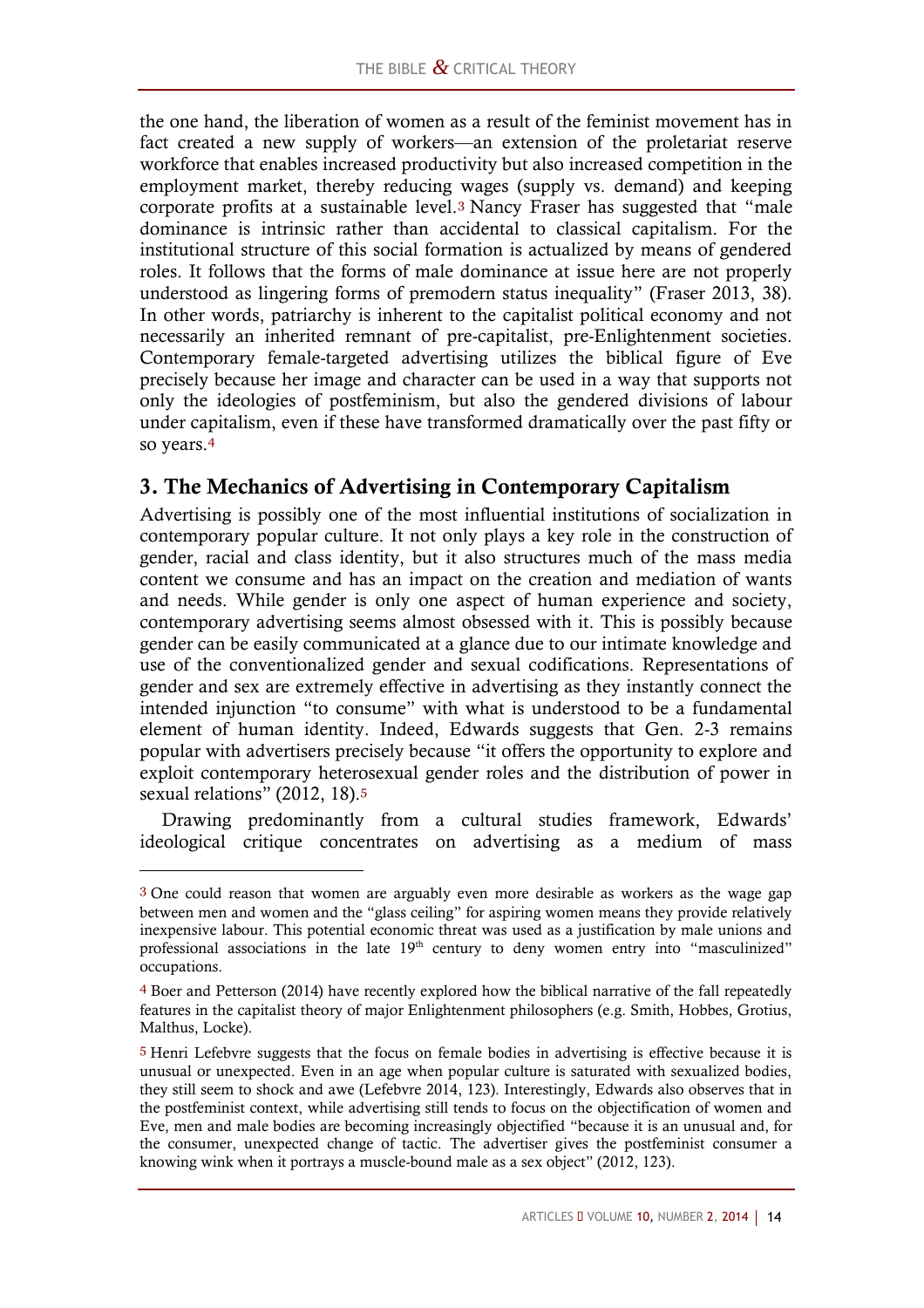communication that produces and reproduces certain discourses understood as cultural symbols and social formations. Just as the opening chapters of Genesis are often treated as prototypical in Christian anthropology, for instance, Edwards suggests that contemporary representations of Eve are, in fact, treated as prototypical for women: "Eve's body, as it is portrayed in popular culture, represents the collective bodies of women so that her image in advertising is a reflection of how women are viewed and how they should view themselves" (2012, 2-3).

Within the framework of Marxian political economy, however, advertising can also be examined in terms of its subordination to the logic of capital accumulation and reproduction, that is, as a constituent part of the overall context of political economy of the capitalist system.<sup>6</sup> Advertisements show us the mediating role that commodities could play in the relation between individuals and expectations. Advertising at its most basic level, then, is a discourse about the relationship between people and objects—a relationship towards which Marxists have traditionally devoted a lot of intellectual energy. In fact, Karl Marx arguably provides the most adequate starting point for an analysis of the operation of this social relation within a capitalist mode of production with his examination of the fetishism of commodities. Marx begins Volume I of *Capital* with an exploration of the individual commodity as capitalism's elementary form. He believed that if one could understand how the commodity was produced, distributed, exchanged and consumed, then one could gain insight into the workings of the wider economic system. This is because objectified in the commodity are the social relations of its production (Marx 1990).

In contemporary capitalism, advertising plays a central role in the application and obfuscation of meaning. The fetishism of commodities involves first emptying them of meaning by hiding the real social relations of production objectified in them through human labour, thereby leaving a possible space for imaginary/symbolic social relations to be injected. In other words, advertising fills the imaginary space that has been emptied by production. According to Sut Jhally (1987), advertising does not ascribe false meanings to commodities; rather it provides meaning to a domain that has already been emptied of meaning. Because people need some kind of meaning in their interaction with products, but the actually-existing capitalist social relations behind the commodity's production is disavowed, advertising functions to fill this void. Its power stems from the fact that it harnesses the human need to search for meaning and symbolism in a world of consumerist excess.

As part of our so-called "leisurely pursuits," the consumption of advertising is also entangled with a dialectical tension towards work. Not only does targeted advertising present a whole assortment of contradictory class assumptions, some of which are highlighted by Edwards, but these assumptions and codifications reify a worker's place in the division of labour and the wider social system. Product consumption becomes an explicit marker of class identity: your choice of cosmetics, clothes and perfume gives you potential power and influence in the work place. In other words, you can now supposedly transcend class distinctions by consuming mass marketed products.

<sup>6</sup> For more on the political economy of advertising see Arriaga (1984).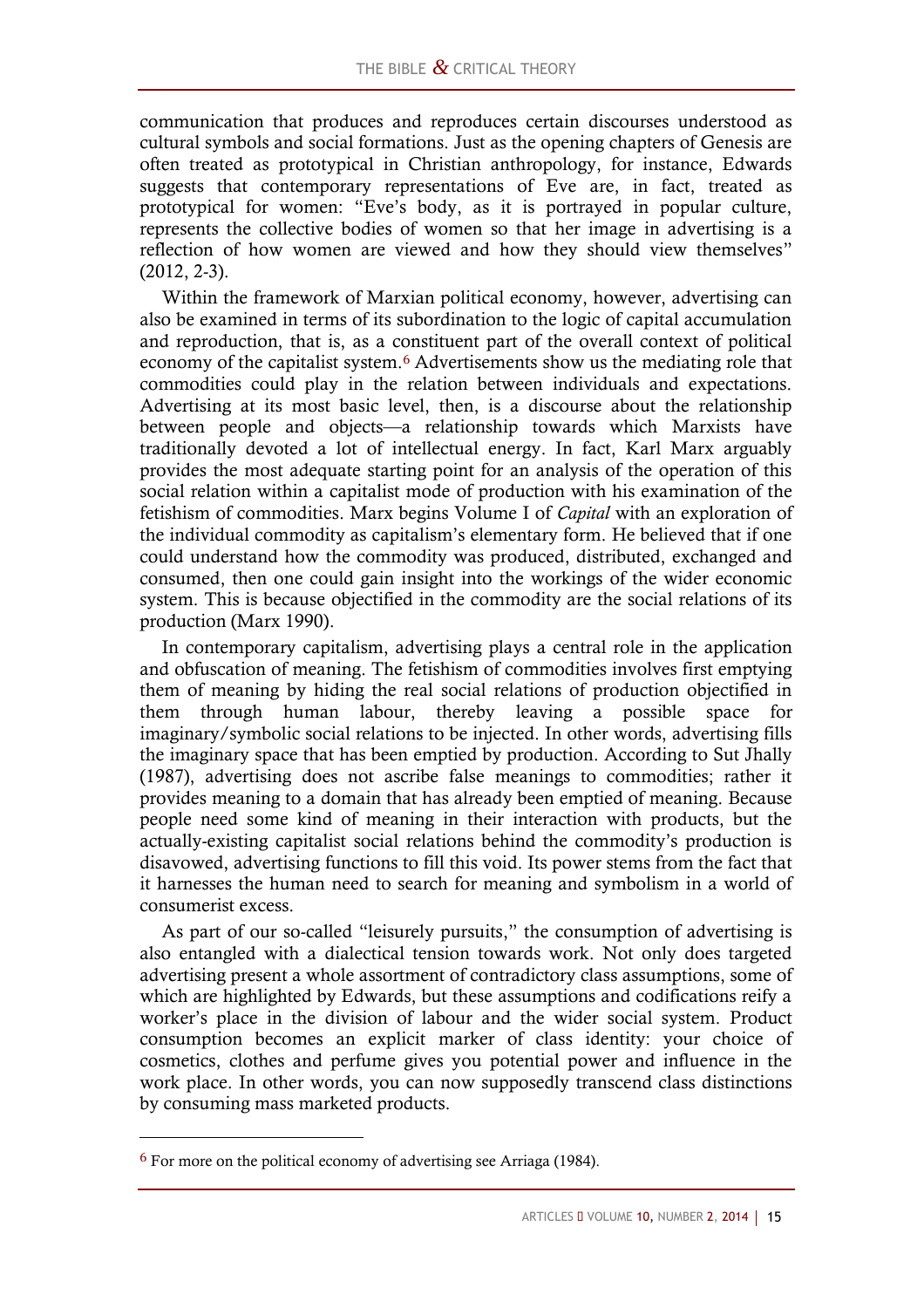Jhally offers a somewhat unusual framework for explaining the economic dynamics of contemporary advertising that is of equal interest to us here, but from a different angle. Focused on commercial television, Jhally suggests that when an audience consumes advertising it is, in fact, working for the media, producing both value and surplus-value. Thus, from this perspective, advertising is seen to enlist a form of human labour on the part of the audience. This comparison functions not merely as analogy or metaphor, but rather, consumption of advertising becomes an extension of factory labour that is, in turn, exploited by producers: the audience themselves are transformed into labourers who work for a media company in the same respect as the workers in a factory. By consuming advertising, the audience will actively create symbolic meaning and also generate profit for the media in return for the "wage" of entertainment (Jhally 1987, 121). It is not too much of a stretch to extend this observation to the kind of advertisements that predominantly feature in Edwards' book: magazine advertisements, billboards and television commercials, in which (niche) audiences are similarly sold to marketers.

A fundamental point of Marxian economics is that human labour forms the basis of productivity in societies, and not merely capital or technology. In the case of advertising, Jhally argues that it is audience consumption (watching/viewing) that is actually vital to the whole process. While it is true, on the one hand, that advertising exists ultimately to sell products to consumers, it is equally true that without the labour activity of the audience, advertising would collapse in its present form. In a very real sense, then, we can observe similarities between industrial labour and consumption of advertising (Jhally 1987, 83). Indeed, popular cultural consumption exists as a form of unpaid labour. If consumers really are making connections between advertising and its underlying biblical material, then consumers are in fact participating in a form of labour that is ultimately of benefit to the advertisers and their clients.

What does all this mean in terms of an analysis of advertising and the Bible? From a Marxist viewpoint, because the constitution of meaning takes place under conditions of an inequitable labour relationship, any attempt at understanding the content of advertising should start with a recognition of the conditions within which this content is created and within which the constitution of meaning (for capital) takes place. Edwards rightly focuses on the way in which symbols in advertising are used to infuse products with particular associations that send signals to a specific, targeted consumer. This is in contrast to the idea that advertising provides information about products to help the consumer make rational decisions in a complex marketplace. From Edwards' analysis of Eve imagery we especially notice that the use-value of a product is not as important as its symbolic meaning, which also encodes a whole host of gendered, class and racial codifications. Additionally, contemporary Eve advertising predictably obfuscates the social and economic relations of production. Advertising thus provides us with an incomplete picture of the information we would require to fully understand the meaning of things. A central question thus emerges: how is biblical imagery utilized in advertising to obfuscate the social relations of the production of commodities?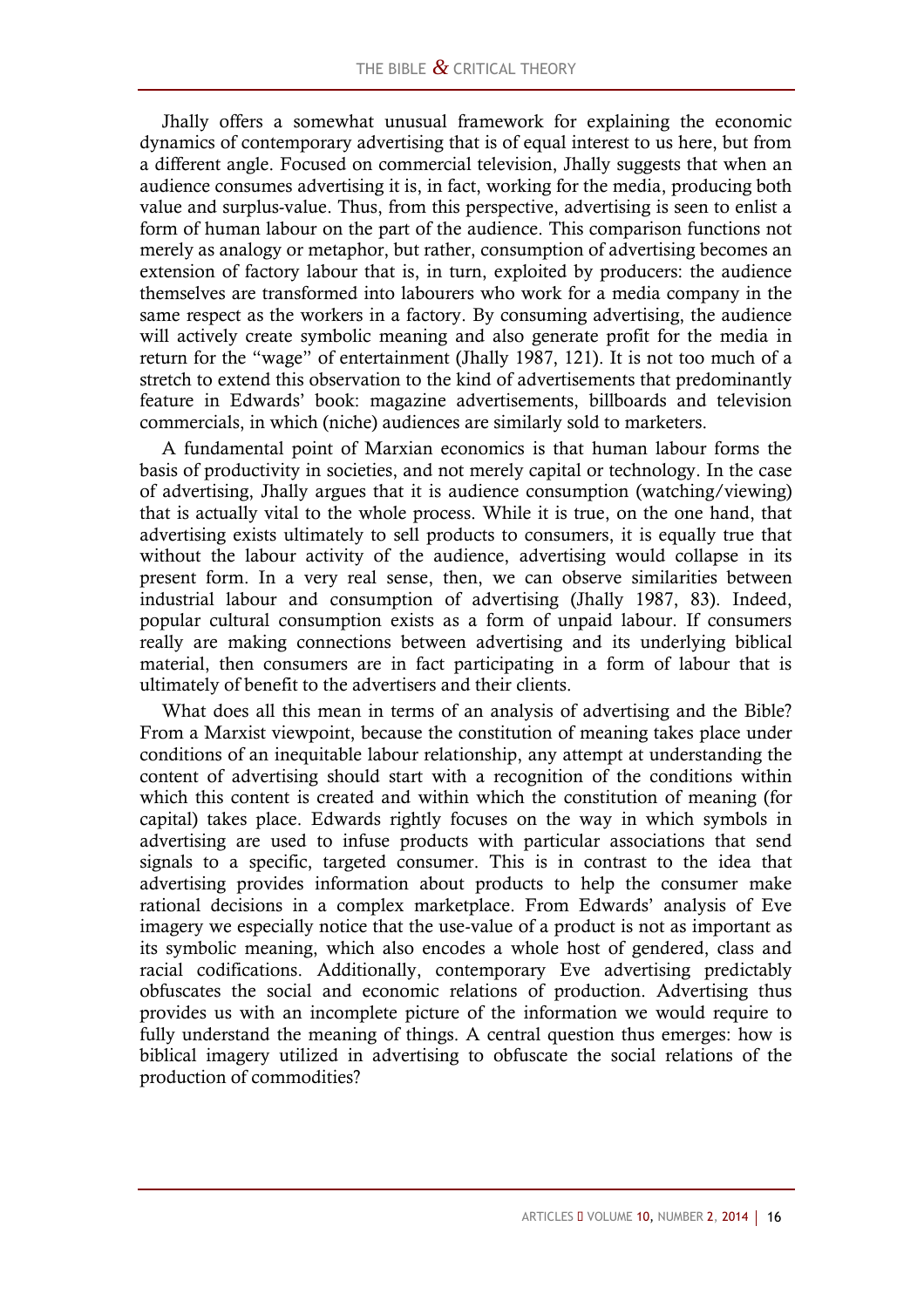### **4. What Does Adam Want? Or, Consumerist Ideology and Contemporary Constructions of (Female) Bourgeois Identity**

One aspect of Edwards' book that can be fleshed out with respect to the capitalist mechanics of advertising is her discussion of the commodification of women in Chapter 3. In this chapter, Edwards examines the phenomenon of postfeminist consumerism to suggest that advertisers use images of Eve as temptress in order to sell women the ideal of female heterosexual sexual identity as a means to power. Edwards rightly problematizes the very "power" which is offered to women; namely, power narrowly focused on individual choices (e.g. which brand of eyeliner should I wear?) instead of power for wider social change (e.g. equal pay, true gender equality, or the class struggle).

Advertisers also utilize Eve imagery to sell the ideal of freedom and competition under neoliberal capitalism as the ultimate and untranscendable horizon of our interaction with objects. Indeed, Edwards observes that "postfeminism creates competition between women in terms of who can be the most successful temptress. Postfeminism can benefit individual women, not women as a collective" (2012, 84). The status of Adam and Eve as prototypical representatives of man and woman respectively enables advertisers to claim a false universality. Lurking behind both figures, however, we consistently find the bourgeois individual imagined as a free agent, able to make good or bad moral and, of course, economic decisions. Eve is used to appeal to the individual consumer in a unique and personalized way, yet this is concealed under the manipulation of taste and preference.

Edwards suggests that "[t]he idea is that pleasure, style, consumer temptation and luxury products are all part of what a young woman needs to do to make herself feel good. The constant consumption of expensive luxury goods is naturalized in these adverts" (2012, 81-2). However, what is actually available, from which to "choose" freely, is limited by the mechanics of the market and is often-times anything but luxurious. Mass production caters to conformity rather than eccentricity and so a prime ideological function of advertising is to secure "agreement" among the masses as to their needs for a limited number of products. In other words, consumer free choice actually refers to the free choice among those products that can be mass produced in this way. The role of advertising is not limited to creating demand and involves steering it towards directions that work for the benefit of producers. Because the profitability of mass producers rests largely on the demands of the wider public, we are led to a situation where a consumer's average taste needs to be pulled down.<sup>7</sup>

This manufacturing of consent and the curtailing of human freedom in the marketplace actually has a precedent in the biblical text of Gen. 2-3 itself. In 2.16 it is God who plants in Adam the idea of consuming the mysterious forbidden fruit

<sup>7</sup> Edwards remarks that the intention of advertising is "to sell fantasy not reality." Following an incisive analysis of an advertisement that portrays a self-assertive Eve as the epitome of contemporary ideals of beauty, Edwards contends that advertisers are attempting to sell something that is not already possessed by the consumer. She ripostes: "They would not need to sell the idea of sexual power to women if women were already experiencing that power" (2012, 44). But is not the opposite also the case? A core function of advertising is not to sell us products which we desire but do not possess, but rather to sell us those products that we already have and/or have little need.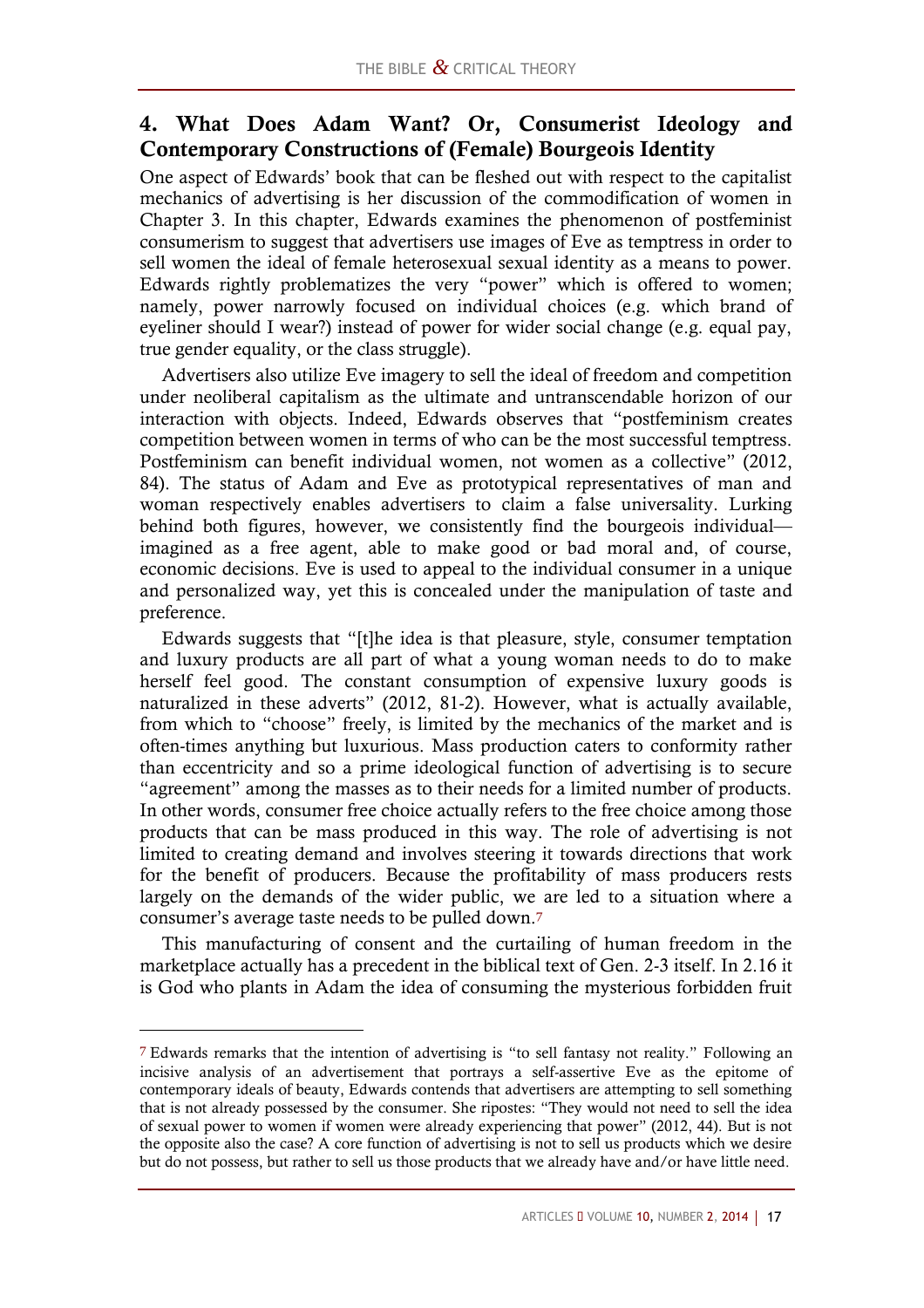in the first place. The serpent subsequently tempts Eve into "choosing" the fruit from one particular tree of all the trees in the garden (3.1-4). While a liberal (and theological) predisposition might compel the reader to infer that ultimately Eve has "free choice" in the matter of eating the fruit, there are external circumstances identified in the text which prime her actions. It could be argued that God and the serpent identify and ascribe mystique to the "product" which Adam and Eve were always intended to consume. As a commodity, the fruit promises to make them like God, knowing good and evil. Once Eve sees that "the tree was good for food, and that it was a delight to the eyes, and that the tree was to be desired to make one wise, she took of its fruit and ate" (v. 6).

Edwards herself insists that in the original text Eve is the star of the story and that advertising exploits what is already implicit in Genesis, namely that Adam is led astray by seductive female allure. Also notable is Edwards' discussion of women as commodities themselves—the idea that part of what female-targeted advertising does is position women not only as consumers, but also as the commodities of men (2012, 66).<sup>8</sup> Part of female self-empowerment comes from "looking good" for the male suitors in their lives, whether for social, marital or commercial advancement. Luce Irigaray similarly argues that, through their use, consumption and circulation, women's bodies "provide for the condition making social life and culture possible." However, this infrastructural use-value of the maternal body as a site of production is disavowed in patriarchal societies (Irigaray 1985, 171). In other words, women's participation in the economy is limited to and determined by the needs and/or desires of exchanges among men. Unfortunately, Edwards does not adequately theorize the ideology of (hetero)sexual desire itself. By this I do not mean that heterosexuality and sexual attraction are problematic, normative constructs. Rather, I mean to theorize the convergence between sexual desire and the surplus value of a commodity under capitalism. Indeed, it is intriguing that the vast majority of commodities advertised using Eve imagery are products which add some kind of "surplus value" to women. These products include feminine accessories like handbags, make-up and perfumes that add value to the no-frills "consumable product" of woman. This being the case, the woman is not only positioned as the female consumer but also as the commodity. Because the economy of desire is, according to Irigaray, "man's business" in which the exchange takes place between masculine subjects, the woman "requires a *plus-value* added to the body of the commodity, a supplement which gives it a valuable form" (1985, 177).

Again, within the Genesis text, the forbidden fruit represents the unfathomable "it" forever eluding our symbolic grasp; or, what Slavoj Žižek, following Jacques Lacan, labels the *objet petit a*. For Adam, moreover, the fruit is conflated with the woman and so this drives the assimilation of sexual desire and economic consumption. Lacan (1999, 64-77) himself argues that Woman has something in addition to man; she is the man plus *objet petit a*. Given the fruit's symbolic status in both the biblical text and wider Western culture as the ultimate object of desire, it functions as a mediator of surplus enjoyment (*plus de jouissance*) and frames the fantasy of consumerism. Sexual gratification is that point of ecstasy beyond and

<sup>&</sup>lt;sup>8</sup> As Edwards repeatedly points out, while Eve advertising is predominantly targeted at the young female consumer, she is invited to look at herself through a distinctly male gaze.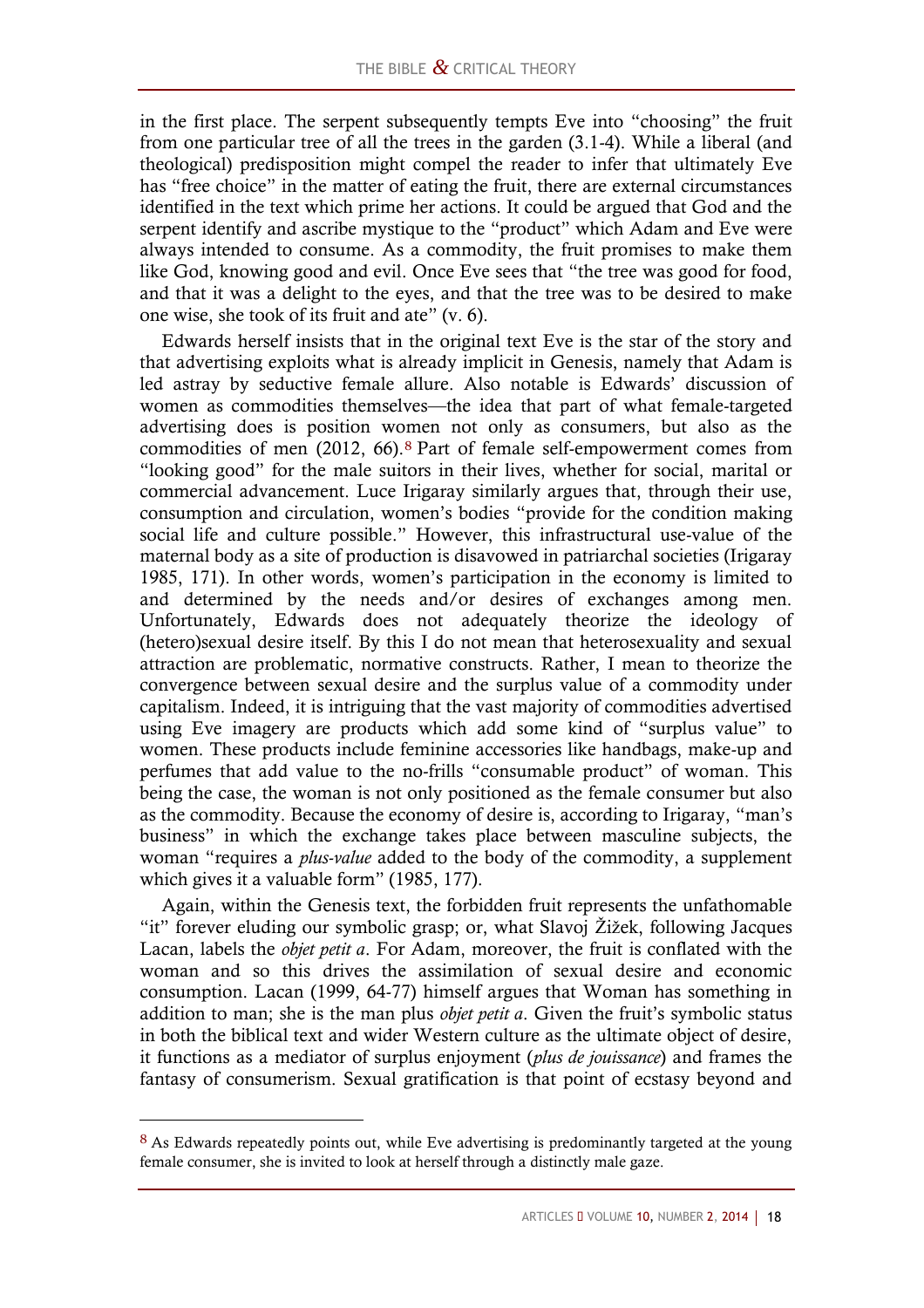above reality—a point of release and escape. Associating a commodity with such feelings of intense enjoyment is an ideal strategy for emptying its meaning of the social relations behind its production. The point is not simply that advertising interpolates subjects as placid and sexualized consumers, although this is certainly true. Rather, the use of Adam and Eve in advertising taps into a libidinal economy of desire in order to sell its product. As such, the consumer is already a sexualized object. The text of Gen. 2-3 is actually the perfect cultural referent for such a task because the text revolves around (sexual) appetite and desire.

## **5. The Commodification of Biblical Texts in Contemporary Capitalism**

Today, almost everything falls into the sphere of exchange value (that is, into the realm of the global free market). The biblical text is no exception. I deliberately employ the expression "biblical texts" in order to differentiate from "the Bible," compiled into book form and mass marketed as a commodity itself. Rather, I am taking here about the ways in which individual biblical texts, like Gen. 2-3, are axed from their original contexts and experience an afterlife in the context of late neoliberal capitalism to re-inscribe and support the ideological contours of the wider superstructure.

*Admen and Eve* helpfully exposes how the first few chapters of Genesis continue to serve a strong ideological function in contemporary Western culture, particularly in terms of perpetuating gender and (hetero)sexual stereotypes. In this essay I have explored how an analysis of the broader context of late capitalism might provide further insight into the function of the Bible in contemporary advertising and also popular cultural texts in general. While biblical critics of popular culture have tended to focus on how the Bible is used to both comply with and, occasionally, oppose elements of contemporary culture, what is usually understated is that the very forms of popular culture we are analysing are themselves contingent upon the tacit acceptance of global capitalism and especially (nowadays) neoliberalism as the only or primary framework for human understanding and experience.

And so, to generalise and simplify: biblical scholars who have analysed popular culture have tended to employ critical approaches that meld rather comfortably with the liberal atmosphere of higher education in late postmodern capitalism. While a critique of a conventional or mainstream ideology is often carefully articulated (sexism, racism, classism, colonialism, and so on), a deeply ingrained ideology that normalizes liberal-democracy and its natural bedfellow neoliberal capitalism remains underexplored. In fact, even the counter-discourse of anticapitalism is now widely disseminated within capitalist popular culture. How often does the villain in Hollywood films turn out to be the evil corporation? Far from undermining the wider economic system, this gestural anti-capitalism ultimately just reinforces it (Fisher 2009, 16-19). While Edwards' analysis could have been enhanced by paying closer attention to the wider economic structures and mechanics of advertising, her shift to the commercial basis of contemporary popular culture is a welcome one.

Advertisements draw us in because we depend upon the meaning they provide for the definition of our own social lives and, furthermore, they depend on our own knowledge of referent systems for the operation of meaning. The meaning of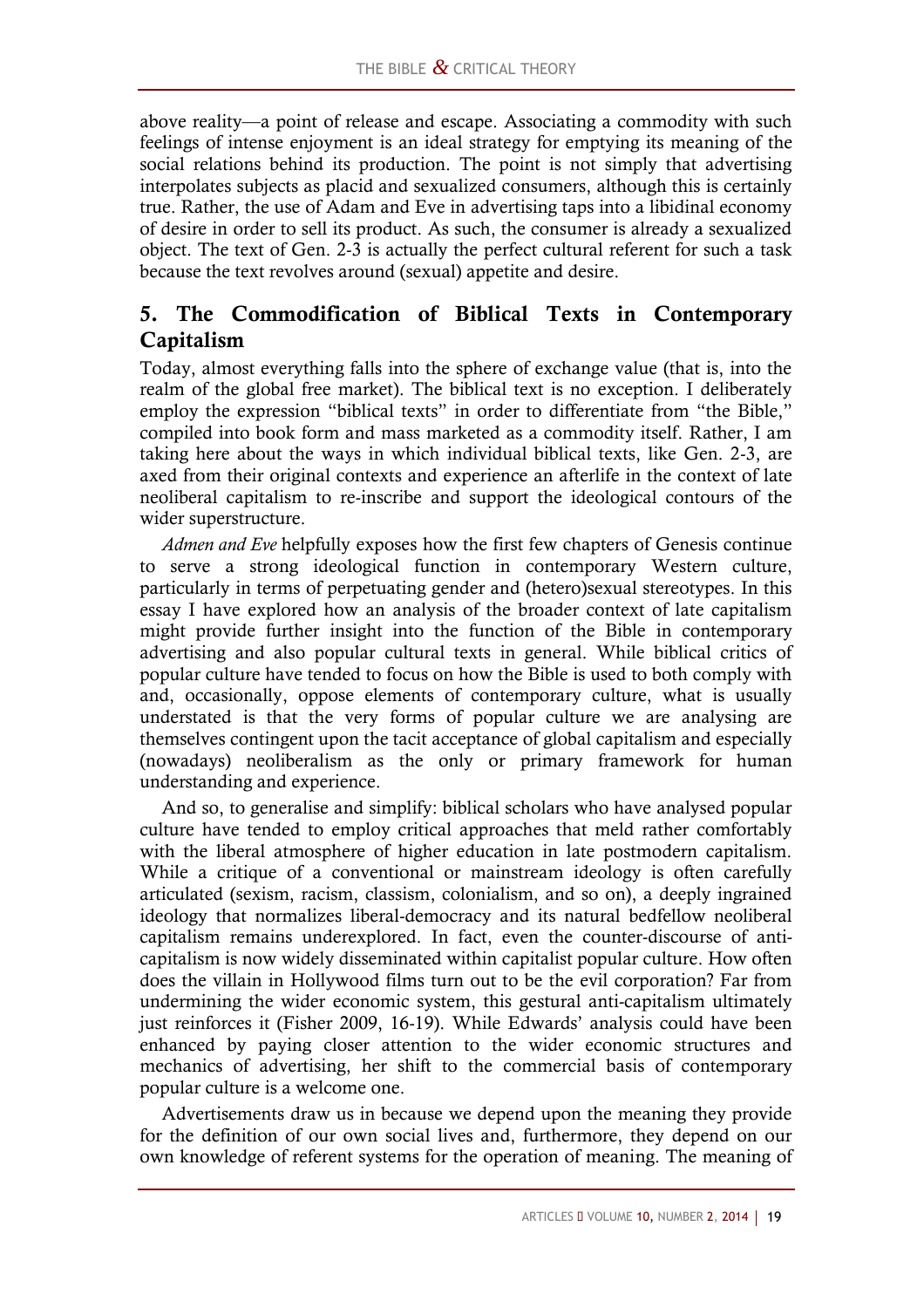advertising is not always apparent on its surface waiting to be appropriated in the same way by everybody who sees it. But before we can understand the "content" of advertising, we arguably must contextualize it concretely in the modern economy. Edwards demonstrates early on in her book that, as a powerful cultural icon, the character of Eve is not free to be remoulded by re-readings despite the well-meaning intentions of feminist biblical scholars. Indeed, given her proliferation in culture, the cultural Eve supplants the textual and subsequent scholarly constructions. Similarly, within the totality of capital, Gen. 2-3 exists as a kind of theological master signifier which symbolises the closure of human experience within the confines of the market. <sup>9</sup> Eve's proliferation across advertising not only obfuscates the social relations of production as they are encoded within a commodity, but she also compels us to accept the narratives of "free choice" and the injunction to "consume" as essential and eternal categories of human nature.

## **Bibliography**

- Arriaga, Patricia. 1984. "On Advertising: A Marxist Critique." *Media, Culture and Society* 6: 53–64.
- Boer, Roland, and Christina Petterson. 2014. *Idols of Nations: Biblical Myth at the Origins of Capitalism*. Minneapolis: Fortress.
- Brown, Wendy. 2003. "Neo-Liberalism and the End of Liberal Democracy." *Theory and Event* 7.1: 1–27.
- Chen, Eva. 2013. "Neoliberalism and Popular Women's Culture: Rethinking Choice, Freedom and Agency." *European Journal of Cultural Studies* 16.4: 440– 52.
- Edwards, Katie B. 2012. *Admen and Eve: The Bible in Contemporary Advertising*. Bible in the Modern World 48. Sheffield: Sheffield Phoenix.
- Fisher, Mark. 2009. *Capitalist Realism: Is There No Alternative?* Ropely: Zero.
- Fraser, Nancy. 2013. *Fortunes of Feminism: From State-Managed Capitalism to Neoliberal Crisis*. London: Verso.
- Gill, Rosalind. 2007. "Postfeminist Media Culture: Elements of a Sensibility." *European Journal of Cultural Studies* 10.2: 147–66.
- Harvey, David. 2005. *A Brief History of Neoliberalism*. Oxford: Oxford University Press.
- Hurtado, Larry W. 2014. "Fashions, Fallacies and Future Prospects in New Testament Studies." *JSNT* 36.4: 299–324.
- Irigaray, Luce. 1985. *This Sex Which Is Not One*. Trans. Catherine Porter. Ithica: Cornell University Press.
- Jhally, Sut. 1987. *The Codes of Advertising: Fetishism and the Political Economy of Meaning in the Consumer Society*. New York: St Martin's Press.
- Lacan, Jacques. 1999. *On Feminine Sexuality: The Limits of Love and Knowledge*. Ed. J-A Miller. Vol. 20 of *The Seminar of Jacques Lacan*. New York: Norton.

<sup>9</sup> Boer and Petterson argue that, in its frequent wrestling with Gen. 2-3, classical economic theory is in many respects constructing a foundation myth of capitalism that universalizes capitalist assumptions about human nature and the market. (2014, 67–77).